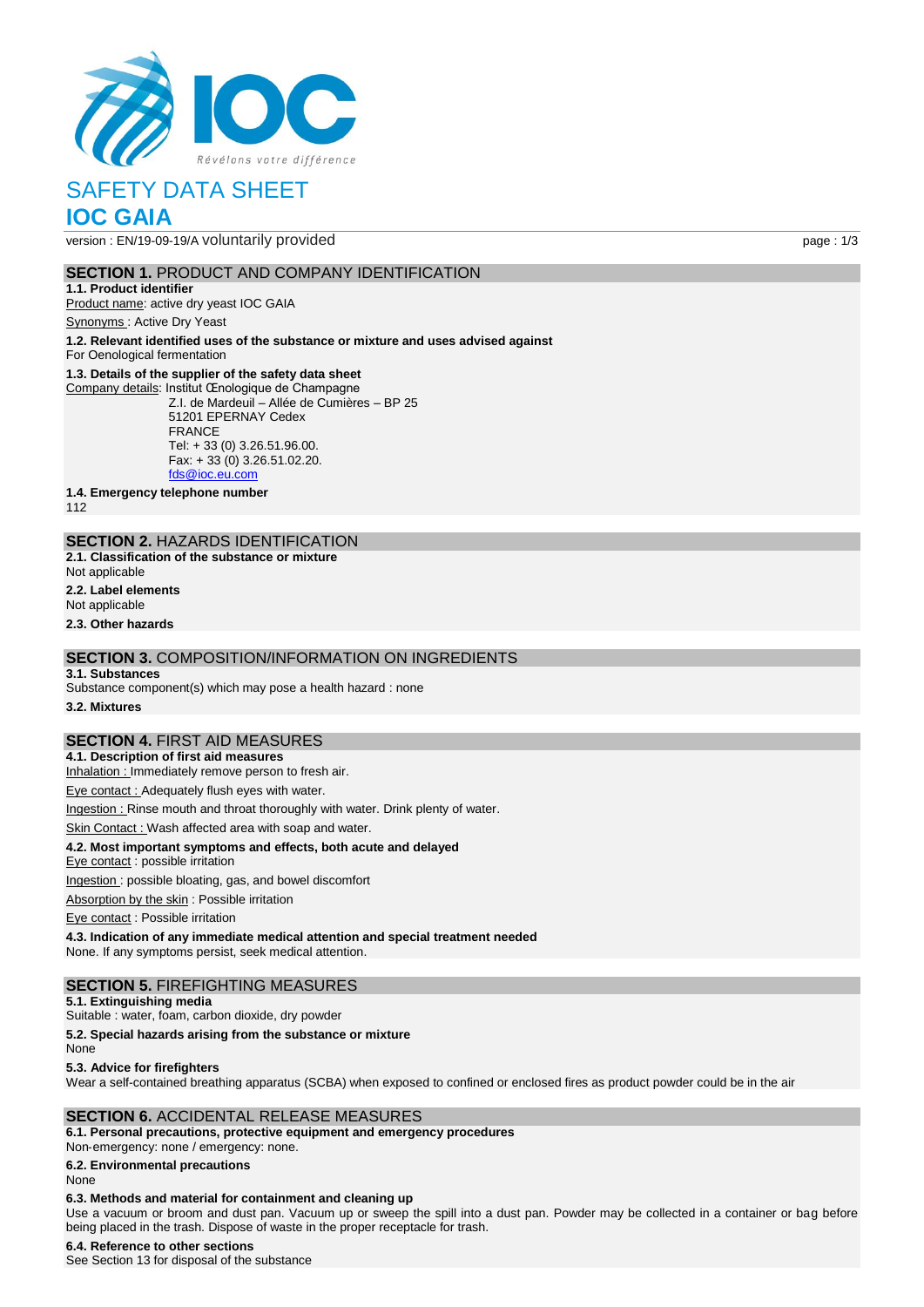

# SAFETY DATA SHEET **IOC GAIA**

version : EN/19-09-19/A voluntarily provided page : 2/3

# **SECTION 7.** HANDLING AND STORAGE

## **7.1. Precautions for safe handling**

Handling : avoid breathing dust. Avoid contact with eyes. Occupational hygiene : wash hands thoroughly after handling

**7.2. Conditions for safe storage, including any incompatibilities** Risks : not at risk for corrosion, fire, explosion, or chemical reaction Place of storage : no special instruction to minimize risks (see above). Store according to label directions to maintain label guarantees Fire/explosion protection: none needed **7.3. Specific end use(s) SECTION 8.** EXPOSURE CONTROL / PERSONAL PROTECTION **8.1. Control parameters** Exposure limits : no limit / Biological limits: no limit.

**8.2. Exposure controls**

Eye/face protection : protective glasses should be worn in conditions of excessive dusting

Skin Hand : none

Other : none. Wear appropriate clothing for work

Respiratory protection : protective mask should be worn in conditions of excessive dusting

Thermal protection : none

Environmental exposure : none

## **SECTION 9.** PHYSICAL AND CHEMICAL PROPERTIES

**9.1. Information on basic physical and chemical properties** Apperance : powder Odour : typical yeast Odour threshold : not Applicable pH not Applicable Melting / freezing point : not Applicable Initial boiling point and boiling range : not Applicable Flash point : not Applicable Evaporation rate: not Applicable Flammability (solid, gas) : not Applicable Upper/lower flammability or explosive limits: not Applicable Vapour pressure : not Applicable Vapour density: not Applicable Relative density: not Applicable Solubility(ies); yes Partition coefficient: n-octanol/water: not Applicable Auto-ignition temperature: not Applicable Decomposition temperature: not Applicable Viscosity : not Applicable Explosive properties: not Applicable Oxidising properties: not Applicable

**9.2. Other information**

# **SECTION 10.** STABILITY AND REACTIVITY

**10.1. Reactivity** Not reactive **10.2. Chemical stability Stable 10.3. Possibility of hazardous reactions** None **10.4. Conditions to avoid** None **10.5. Incompatible materials** None **10.6. Hazardous decomposition products** None.